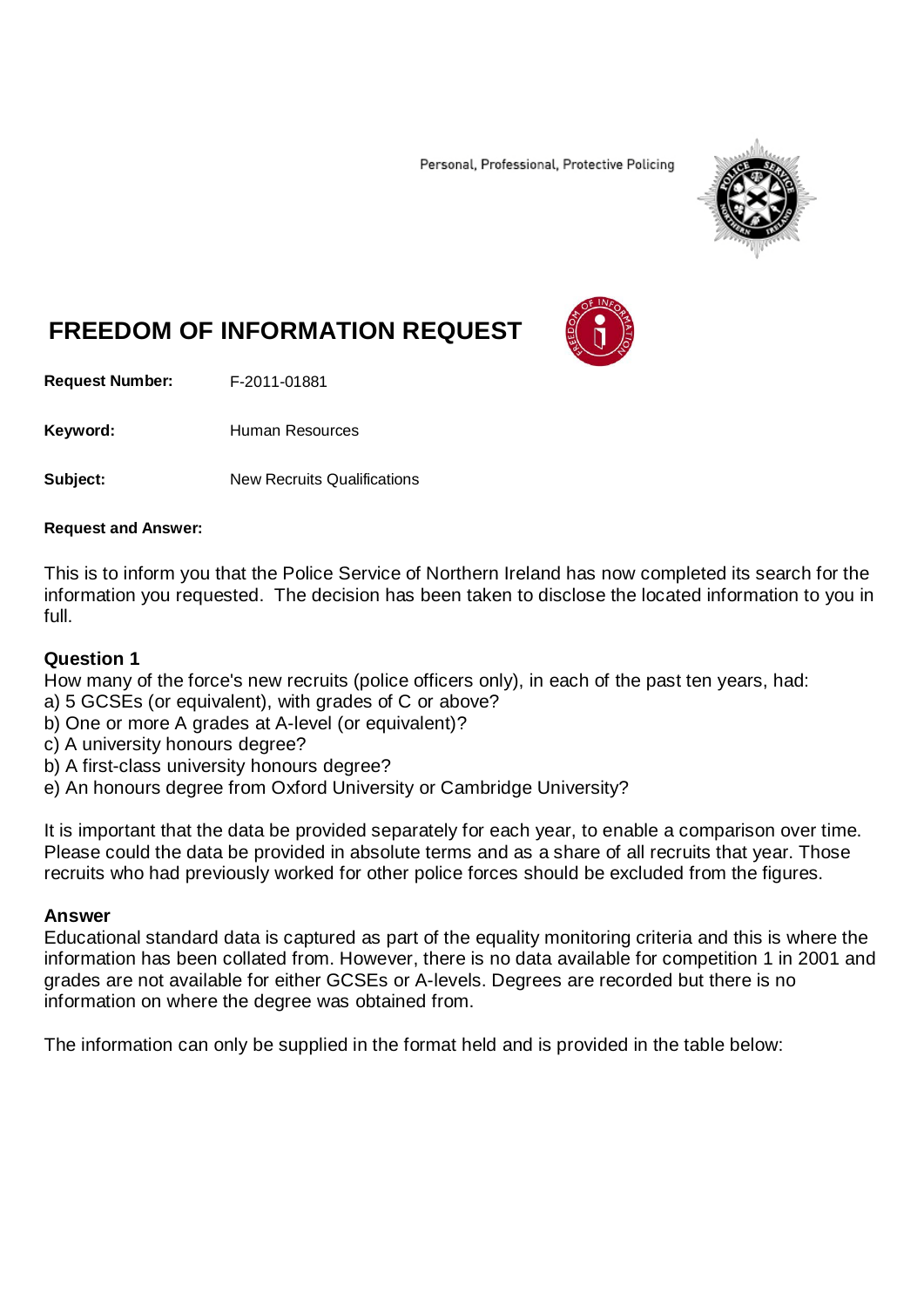| Year | <b>Competition</b><br><b>Number</b> | <b>Applicants /</b><br><b>Appointees</b> | <b>Number of</b><br><b>Persons</b><br>with<br>Degree's | <b>Number of</b><br><b>Persons with</b><br>2+ 'A' Levels | <b>Number of</b><br><b>Persons</b><br>with<br>1 'A' Level | <b>Number of</b><br><b>Persons</b><br>with<br>5+ GCSE |
|------|-------------------------------------|------------------------------------------|--------------------------------------------------------|----------------------------------------------------------|-----------------------------------------------------------|-------------------------------------------------------|
| 2001 | $\mathbf{1}$                        | Applicants                               | Not available                                          | Not available                                            | Not available                                             | Not available                                         |
|      |                                     | <b>Appointees</b>                        | Not available                                          | Not available                                            | Not available                                             | Not available                                         |
|      | $\overline{2}$                      | Applicants                               | 706                                                    | 606                                                      | 140                                                       | 851                                                   |
|      |                                     | <b>Appointees</b>                        | 61                                                     | 35                                                       | 8                                                         | 26                                                    |
| 2002 | $\overline{3}$                      | Applicants                               | 713                                                    | 588                                                      | 128                                                       | 833                                                   |
|      |                                     | <b>Appointees</b>                        | 47                                                     | 34                                                       | 7                                                         | $\overline{20}$                                       |
|      | $\overline{4}$                      | Applicants                               | 676                                                    | $\overline{535}$                                         | 128                                                       | 739                                                   |
|      |                                     | <b>Appointees</b>                        | 111                                                    | 57                                                       | $\overline{18}$                                           | 65                                                    |
| 2003 | $\overline{5}$                      | Applicants                               | 923                                                    | 766                                                      | 164                                                       | 1043                                                  |
|      |                                     | <b>Appointees</b>                        | 77                                                     | 55                                                       | $\overline{\bf{6}}$                                       | 33                                                    |
|      | $\overline{6}$                      | Applicants                               | 839                                                    | 642                                                      | 150                                                       | 907                                                   |
|      |                                     | <b>Appointees</b>                        | 96                                                     | 55                                                       | $6\phantom{a}$                                            | 32                                                    |
| 2004 | $\overline{7}$                      | Applicants                               | 789                                                    | 674                                                      | 137                                                       | 886                                                   |
|      |                                     | <b>Appointees</b>                        | $\overline{74}$                                        | 52                                                       | 14                                                        | 39                                                    |
|      | $\overline{8}$                      | Applicants                               | 1069                                                   | 775                                                      | $\overline{141}$                                          | 934                                                   |
|      |                                     | <b>Appointees</b>                        | 79                                                     | 35                                                       | $\overline{9}$                                            | 32                                                    |
| 2005 | 9                                   | Applicants                               | 1075                                                   | 806                                                      | 154                                                       | 1053                                                  |
|      |                                     | <b>Appointees</b>                        | 80                                                     | 52                                                       | 7                                                         | 28                                                    |
|      | $\overline{10}$                     | Applicants                               | 1346                                                   | 1026                                                     | 178                                                       | 1358                                                  |
|      |                                     | <b>Appointees</b>                        | 86                                                     | 35                                                       | 4                                                         | 34                                                    |
| 2006 | $\overline{11}$                     | Applicants                               | 1384                                                   | 1109                                                     | 152                                                       | 1403                                                  |
|      |                                     | <b>Appointees</b>                        | 64                                                     | 30                                                       | 1                                                         | 16                                                    |
|      | 12                                  | Applicants                               | 1274                                                   | 783                                                      | 110                                                       | 862                                                   |
|      |                                     | <b>Appointees</b>                        | 65                                                     | 34                                                       | 4                                                         | $\overline{21}$                                       |
| 2007 | 13                                  | Applicants                               | 1458                                                   | 1034                                                     | $\overline{143}$                                          | 1248                                                  |
|      |                                     | <b>Appointees</b>                        | 139                                                    | 94                                                       | $\overline{\mathbf{2}}$                                   | 62                                                    |
| 2008 | $\overline{14}$                     | Applicants                               | 1456                                                   | 1187                                                     | 167                                                       | 1445                                                  |
|      |                                     | <b>Appointees</b>                        | 137                                                    | 108                                                      | $\overline{\mathbf{12}}$                                  | 64                                                    |
| 2009 | $\overline{15}$                     | Applicants                               | 1839                                                   | 1402                                                     | 160                                                       | 1645                                                  |
|      |                                     | <b>Appointees</b>                        | 98                                                     | 70                                                       | $\overline{\bf{6}}$                                       | 25                                                    |
| 2010 | $\overline{16}$                     | Applicants                               | 1737                                                   | 1252                                                     | 159                                                       | 1371                                                  |
|      |                                     | <b>Appointees</b>                        | $\overline{97}$                                        | 43                                                       | 1                                                         | 17                                                    |

## **Question 2**

What scores / rating did applicants to join the force obtain on their recruitment test, for the most recent year in which the force recruited and for which figures are available? E.g. what proportion of applicants did or did not meet the required level on the numerical and logical reasoning parts of the tests?

## **Answer**

The recruitment arrangements for the Police Service of Northern Ireland are outsourced under legislation, and are therefore run by a recruitment agent on our behalf with assessment against national standards for the role. The most recent police recruitment competition for the PSNI commenced in January 2010 with the initial selection test running from the end of February to the beginning of April 2010. The initial selection test is also used to manage the applicant flow to ensure that PSNI can meet its obligations under the temporary provisions, regarding the appointment of equal numbers of student officers from catholic and non-catholic background. The campaign in 2010 had 9,825 applications with1,419 passing the initial selection test.

### **Question 3**

I would also like to see any recent internal evaluation of the educational standard of the force's